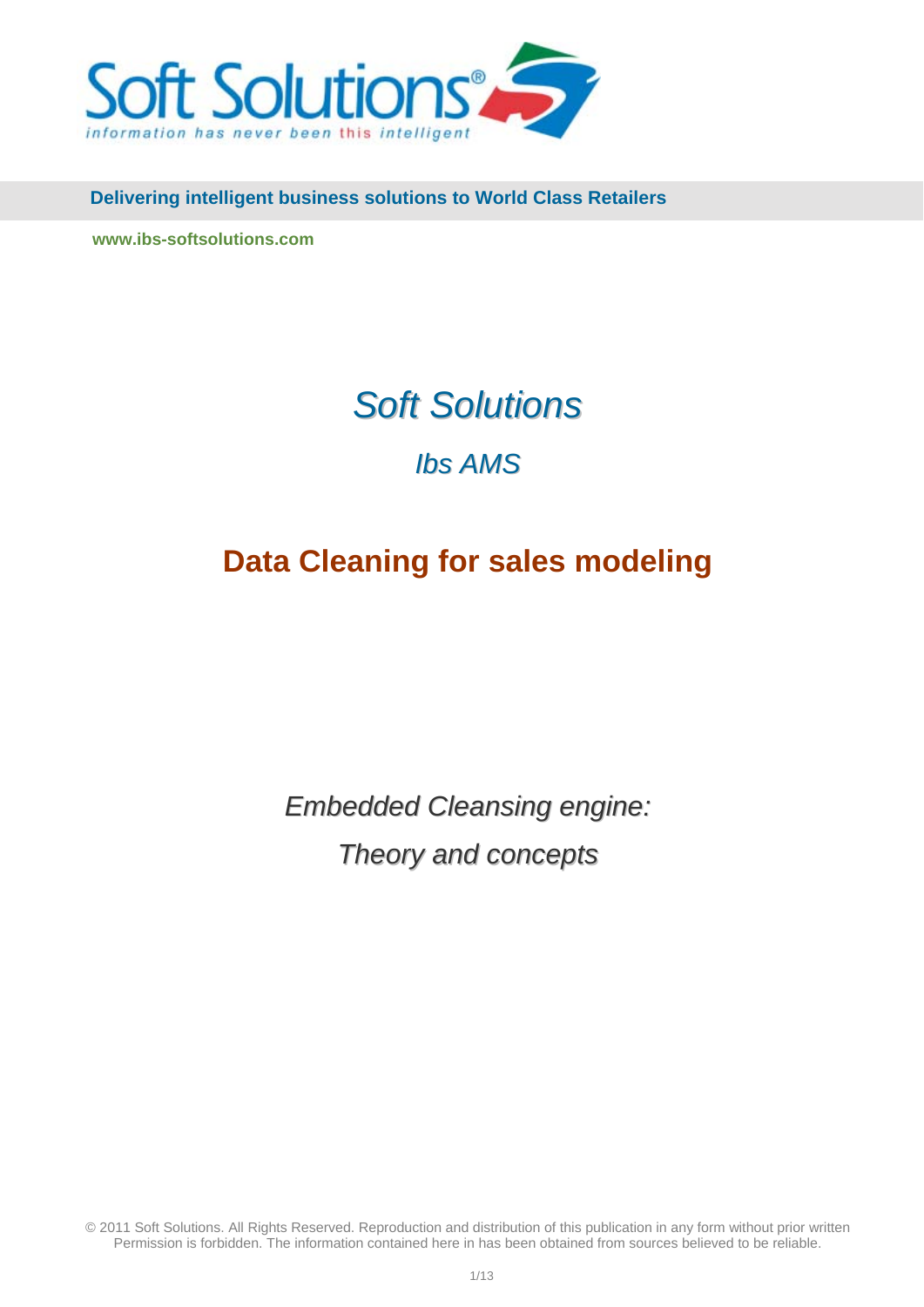# <span id="page-1-0"></span> **Table of Contents**

| Table of Contents <u>experiences</u>                                                   |
|----------------------------------------------------------------------------------------|
| $\boldsymbol{3}$                                                                       |
|                                                                                        |
| $\boldsymbol{3}$                                                                       |
|                                                                                        |
|                                                                                        |
| 2.1. Ibs Analytics embedded within Ibs - Suite__________________________________<br>-4 |
|                                                                                        |
|                                                                                        |
|                                                                                        |
|                                                                                        |
|                                                                                        |
|                                                                                        |
|                                                                                        |
| 4. Conclusion 13                                                                       |
|                                                                                        |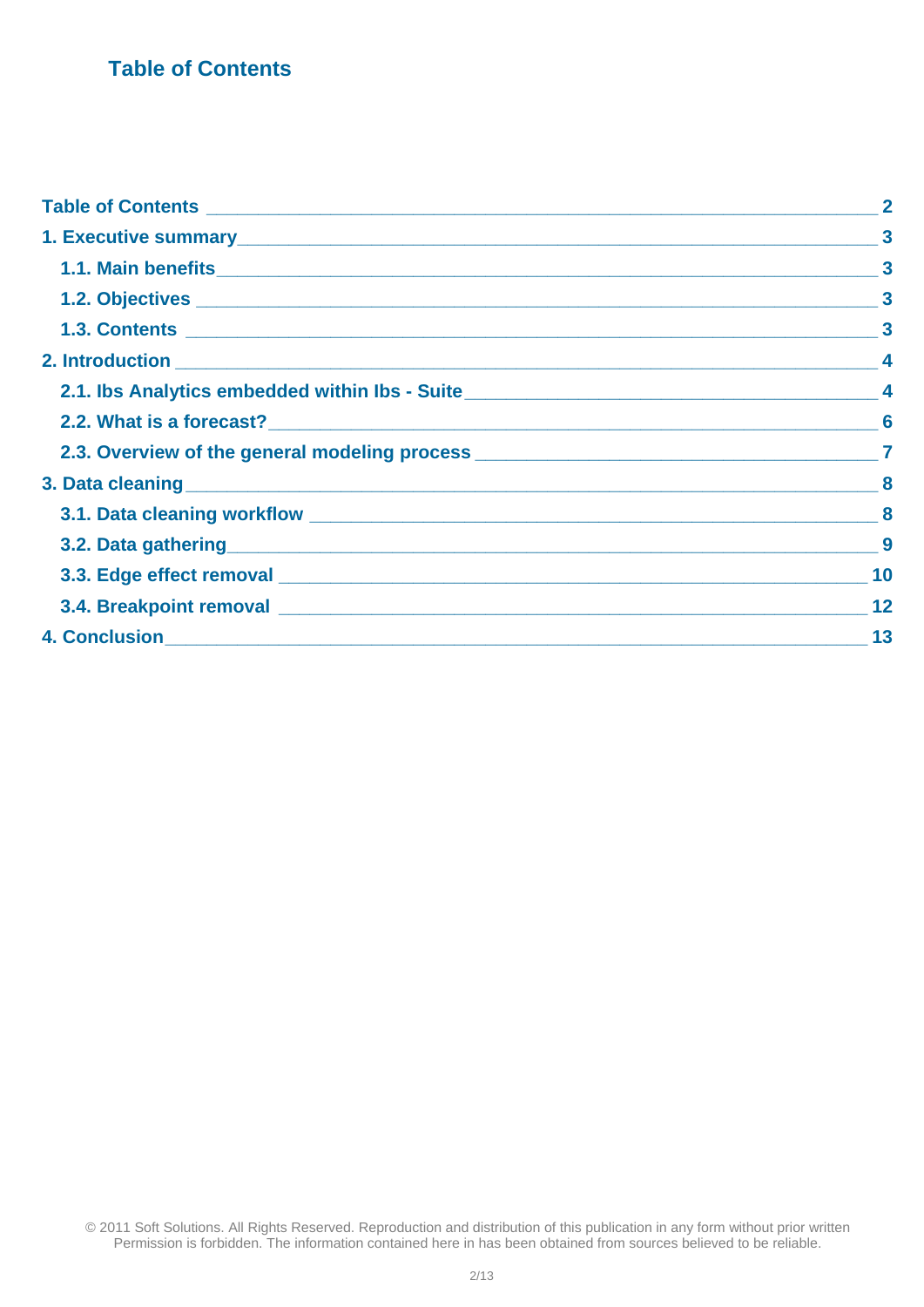# <span id="page-2-0"></span>**1. Executive summary**

# **1.1. Main benefits**

*Ibs Analytics* is based on a sales forecast engine developed by Soft Solutions to be a strategic tool for the retailer to anticipate consumers' needs. It implements concepts of various scientific fields, like data mining, statistics, signal processing and mathematics, fitted to the business process of retailers.

Moreover, *Ibs Analytics* is an embedded solution with real-time analysis, which provides accurate results with total transparency in simulations and set-ups. Indeed, these results can be obtained, through business-oriented reports, at various consolidation levels (item, segment, category, region, etc…) in easily understandable metrics.

Based on the generated models (trend, seasonality, price elasticity…), *ibs Analytics* performs an average accuracy of ~75% at the item level and over 90% at the category level, for all kind of items including items with actually low turnover.

Furthermore, *Ibs Analytics* has an impact on every level of the retail working chain:

- It strengthens the operational strategy and bring decision-making tools to fulfil objectives
- It avoids being over stocked or out of stock
- It provides an homogenous system to both analyze and predict needs
- It gives consistency to the operational strategy with pricing, assortment and marketing using the same forecast engine
- It induces a quick return on investment

## **1.2. Objectives**

This report aims to:

- Present detailed process of information cleaning
- Provide comprehensible figures and tables to illustrate the goal of each step of the process;

# **1.3. Contents**

The following pages are structured into three sections:

- Overview of the sales forecast concepts
- Step-by-step data cleaning process of *ibs* Analytics
- Conclusions and Reference papers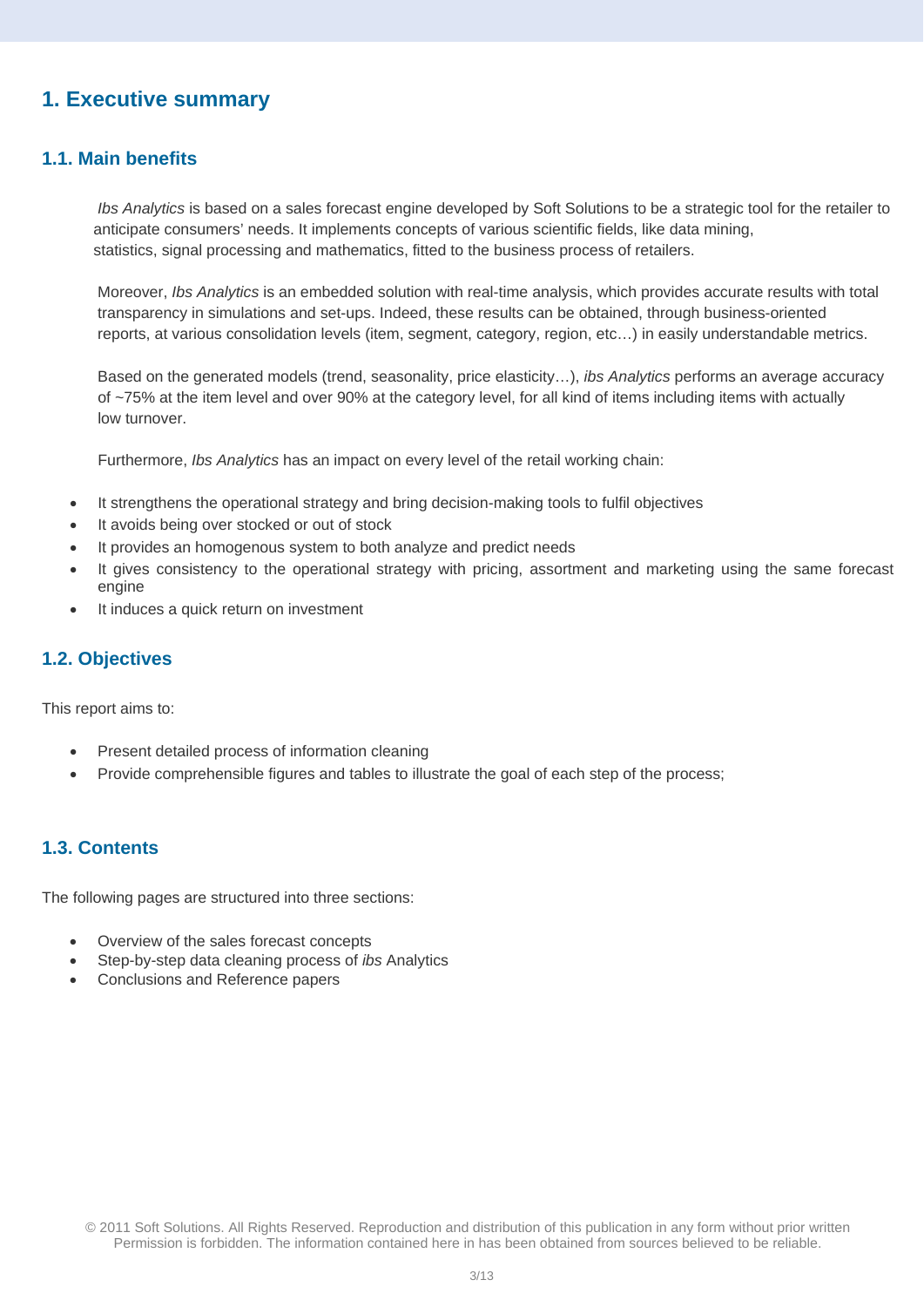# <span id="page-3-0"></span>**2. Introduction**

# **2 .1. Ibs Analytics embedded within Ibs - Suite**

marketing and operational policies. Indeed the ability to measure impacts of different decision is the key-part in Achieving simulations in the retail business is one of the most strategic parts when defining and applying both order to take the right decision.

Therefore *Ibs Analytics* is an asset, which brings vulgarized science to business. Indeed, a coherent forecasting strategy among all departments and retail activities will induce a reduction in operational delay and cost due to impact of better forecast and a better visibility among various departments: Forecasting the sales has a central position as it interacts with every phase of the retailer framework (Fig 1).



Fig. 1. *Sales forecast and the retailer workflow*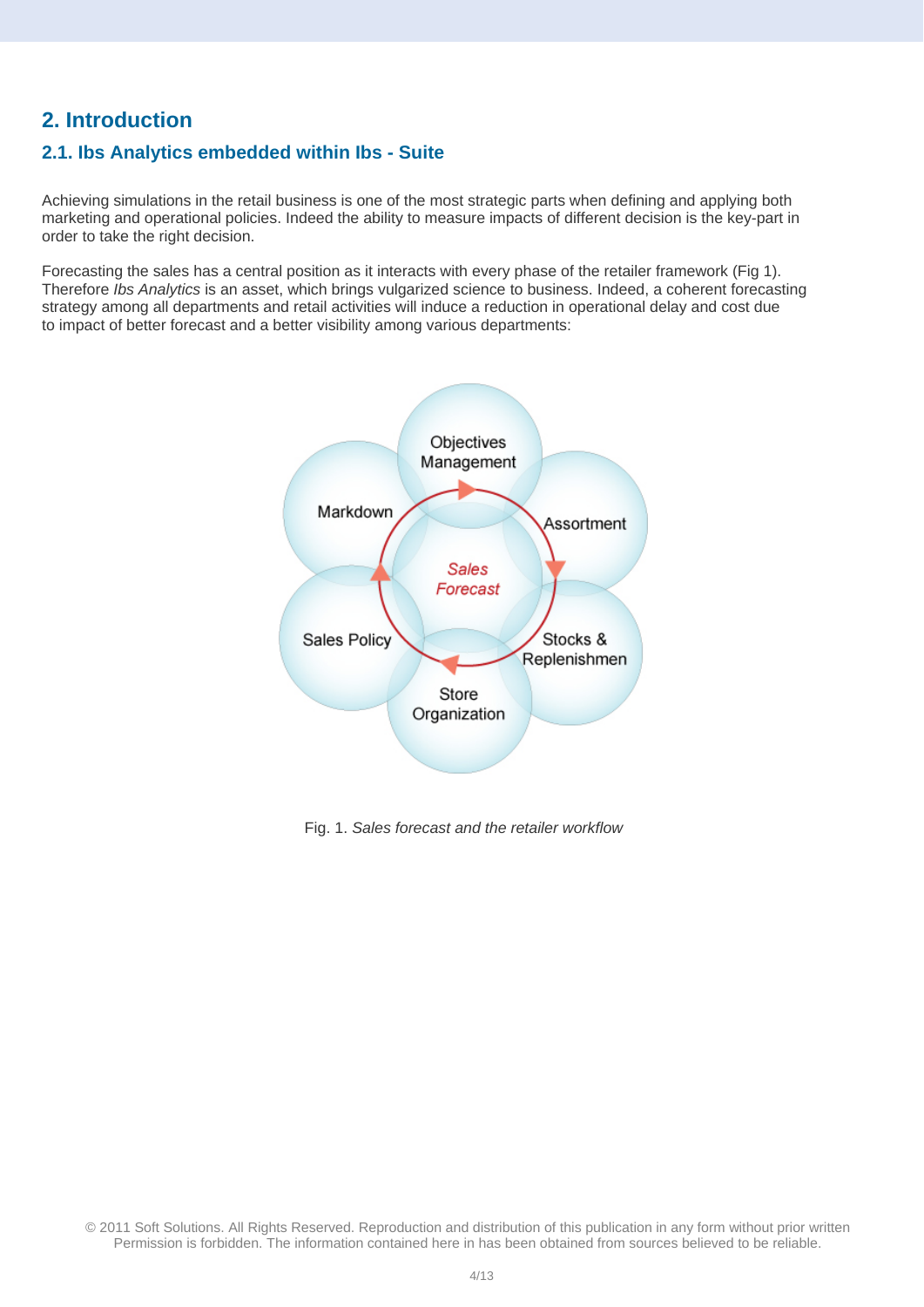### *Outlier :*

In statistics, an outlier is an observation that is numerically distant from the rest of the data. Outlier is historically as:

*"An outlying observation, or outlier, is one that appears to deviate markedly from other members of the sample in which it occurs."* 

#### *Outlier detection:*

Outlier detection has been used for centuries to detect and, where appropriate, remove anomalous observations from data.

The original outlier detection methods were arbitrary but now, principled and systematic techniques are used, drawn from the full gamut of computer science and statistics.

#### • *Ibs* **CATEGORY** and *Ibs* **REPORTING:**

**Objectives Management** set strategies, which impact the all business process. Ibs Analytics takes into account intelligent distribution of objectives in forecasting and provides a real-time follow-up on achievements.

#### • *Ibs* **ASSORTMENT:**

Ibs Analytics is also useful in **Assortment** with assortment size optimization and halo & cannibalization measurements. Moreover, it computes benefits simulations in various metrics (units, sales, margins).

#### • *Ibs* **CENTRAL** and *Ibs* **STORE**:

**Operational Processes Optimization** implies an ordering optimization in quantities, which depends of sales forecast, costs and rebates …

### • *Ibs* **SPACE PLANNING:**

**Products Display** in the store plan or the store planogram with shelves constraints management is affected by the sales forecasts.

#### • *Ibs* **PRICING** and *Ibs* **- PROMOTIONS:**

**Sales & Marketing Policy Optimization** in order to fulfil objectives is strongly connected to *Ibs* Analytics, which respects constraints & controls management and provides business indicators estimation.

<sup>© 2011</sup> Soft Solutions. All Rights Reserved. Reproduction and distribution of this publication in any form without prior written Permission is forbidden. The information contained here in has been obtained from sources believed to be reliable.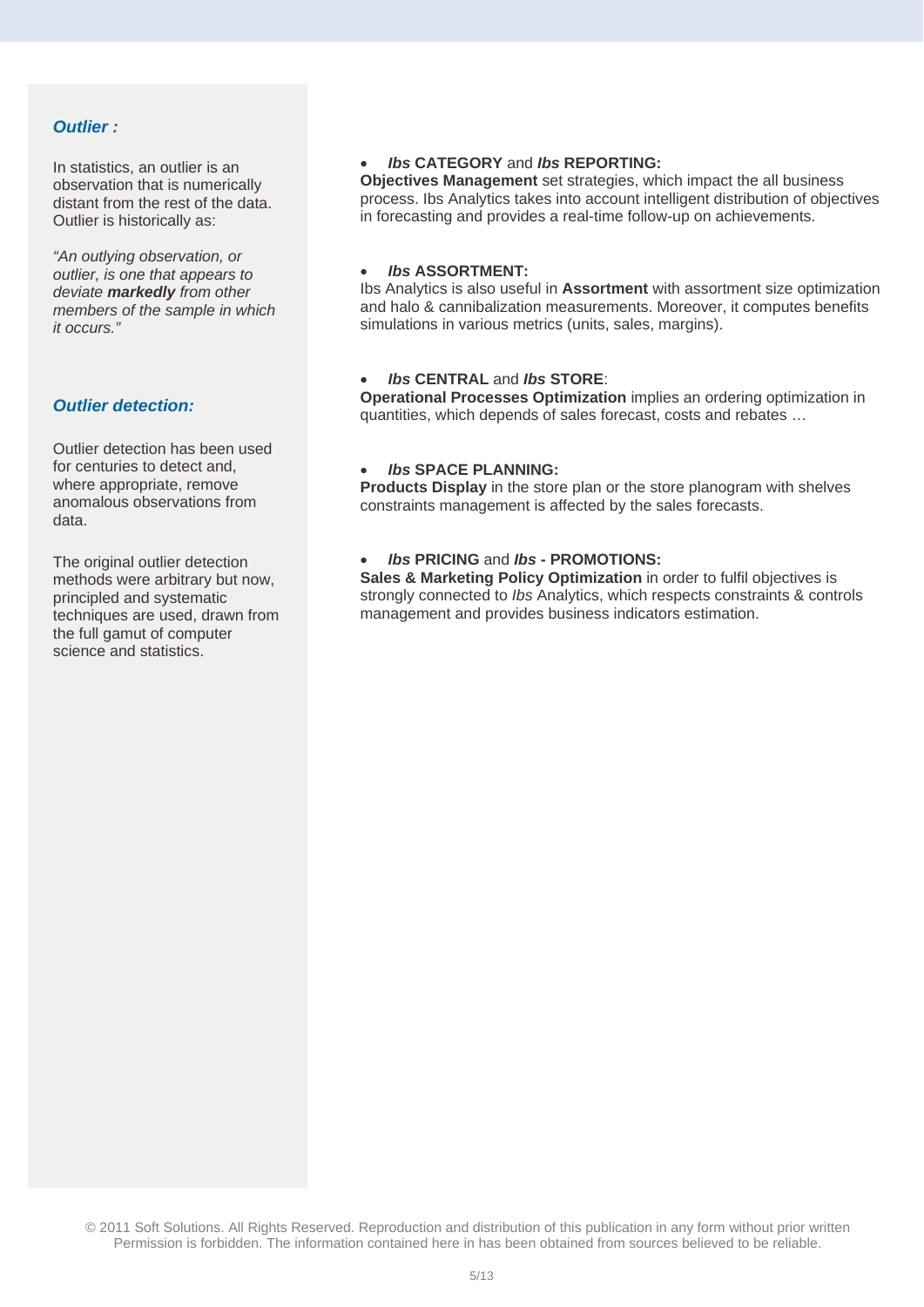#### <span id="page-5-0"></span>**Marketing** *:*

**Marketing is defined as "the** profitably." by the Chartered Institute of Marketing. *process of management responsible for identifying, anticipating and satisfying customer requirements* 

In retail, marketing includes advertising and various promotion strategies like:

- Price reduction offer
- Buy one Get one offer
- **Bundle offer**
- Extra bucks offer

### **.2. What is a forecast? 2**

A sale is the result of the co nsumer perception of several Features (Fig 2) such as:

- The banner strategy, which has a huge impact on the consumer behavior by defining prices, promotion policy and marketing.
- The local microclimate, it is induced by the concentration of competitors and the type of the area (rural or downtown).
- The in-store availability and accessibility are also key features in a sale, with the assortment strategy and the planogram disposal.
- budget. Moreover, household happiness can increase sales, as people are • Some external factors are to be taken into account like unemployment, growth rate, inflation rate, which have an effect on the consumer purchase's willing to buy.

some item's specifics: general trend, seasonal cycle, seasonal peaks, price changes, etc. Although some of theses factors are hardly measurable, some others are well known and even decided by the retailer. Moreover, a sale can also be defined by



Fig. 2. *How to explain a sale?* 

Sales quantity is an easily and available data from which information can be extracted to explain the sales. This approach, called modeling, is the one used in *Ibs* - Analytics for forecasting both regular sales and sales under special strategic rules.

The goal of modeling in retailing is to be able to explain the quantity of item sold by the most significant variables aforementioned in order to build a model able to forecast the sales in various scenarios in the future. *Ibs* - Analytics uses the history of sales data to extract significant information such as the seasonal cycle, the seasonal peaks and the trend of the s ales in order to provide a baseline of predicted sales.

<sup>© 2011</sup> Soft Solutions. All Rights Reserved. Reproduction and distribution of this publication in any form without prior written Permission is forbidden. The information contained here in has been obtained from sources believed to be reliable.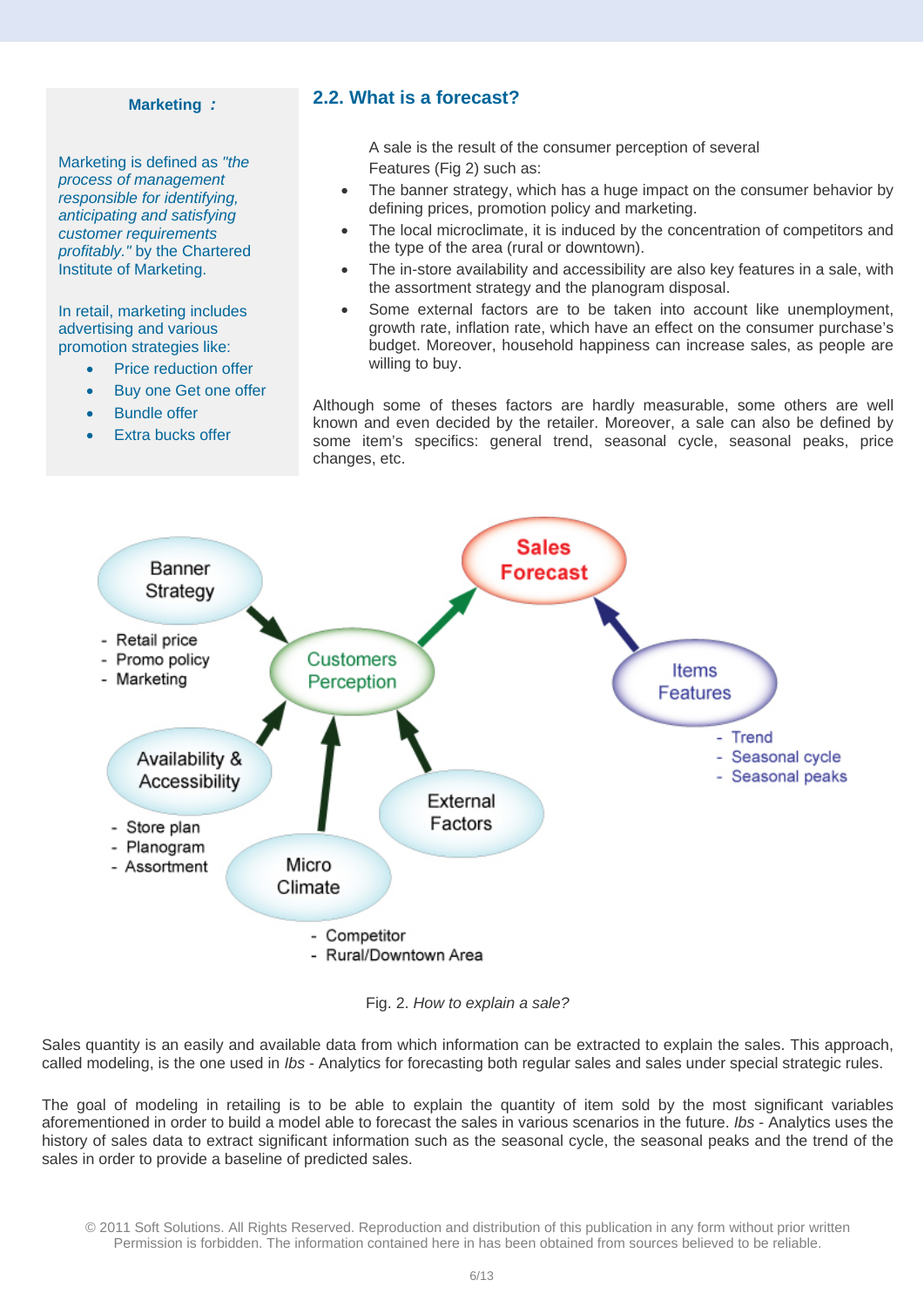### <span id="page-6-0"></span>**2.3. Ov erview of the general modeling process**

*Ibs* - Analytics modeling process is divided in three (Fig 4):

- Data cleaning which aims to increase the data quality by removing erroneous events (next section)
- Sales forecast engine, which will predict the regular sales (available in a dedicated white paper. Visit our website **www.ibs-softsolutions.com**)
- Business Marketing Management, which applies the effect of various marketing strategies on the sales available in a dedicated white paper. Visit our website **www.ibs-softsolutions.com**)

Fig. 4. *General overview of Ibs - Analytics process*

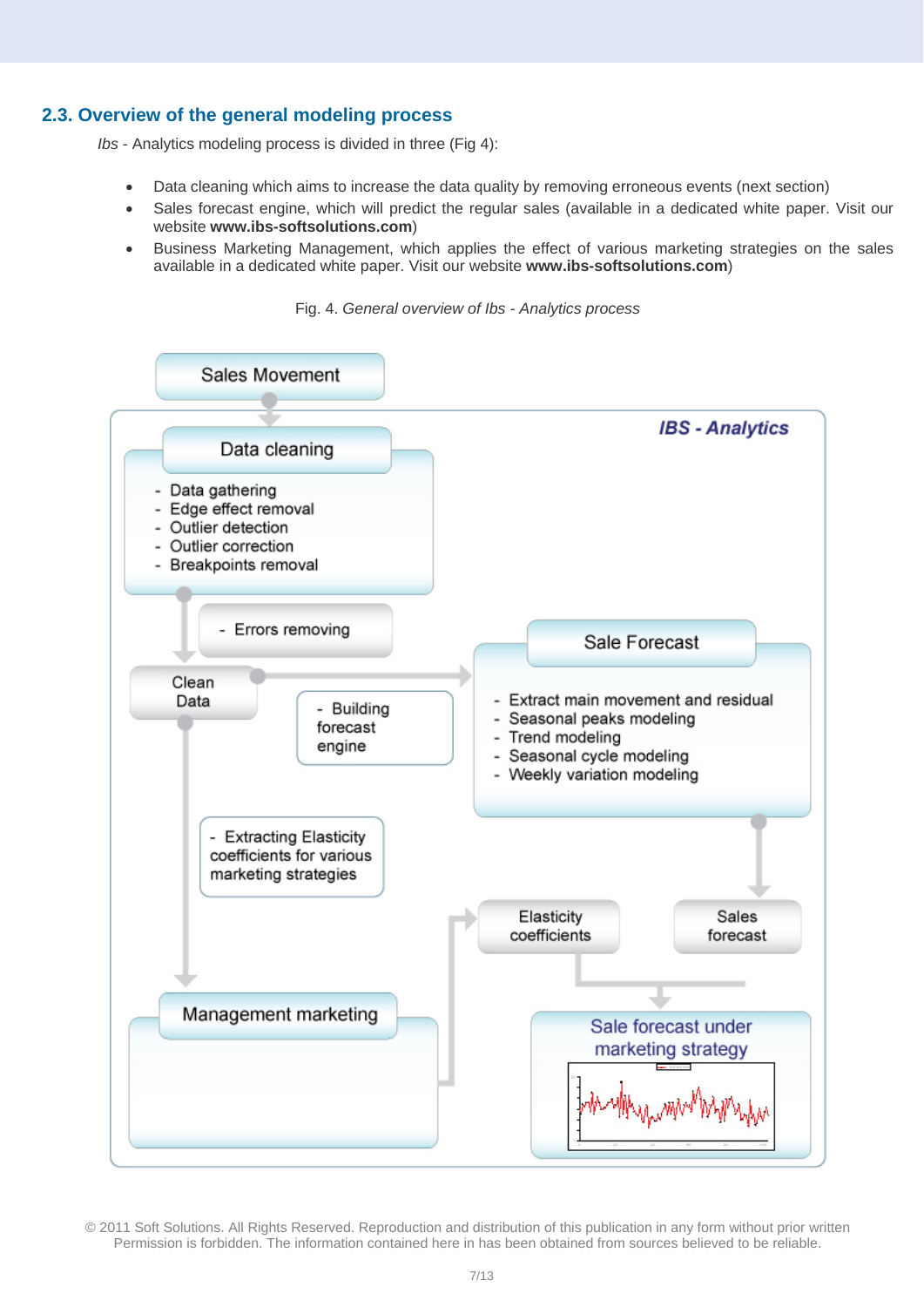# <span id="page-7-0"></span>**3. Data cleaning**

parts; this is a fundamental phase as data mining from erroneous data leads to less accurate model. Cleaning data implies to remove and correct anything that deviate from a stable state. The whole process starts with raw data coming from one or several databases, which consists in the sales history of items by weeks, by stores and other information. The goal of this step is to obtain for each items cleaned data for the next learning

### **3.1. Data cleaning workflow**

Global overview of the data cleaning process is shown Fig 5:

Fig. 5. *Data cleaning workflow* 

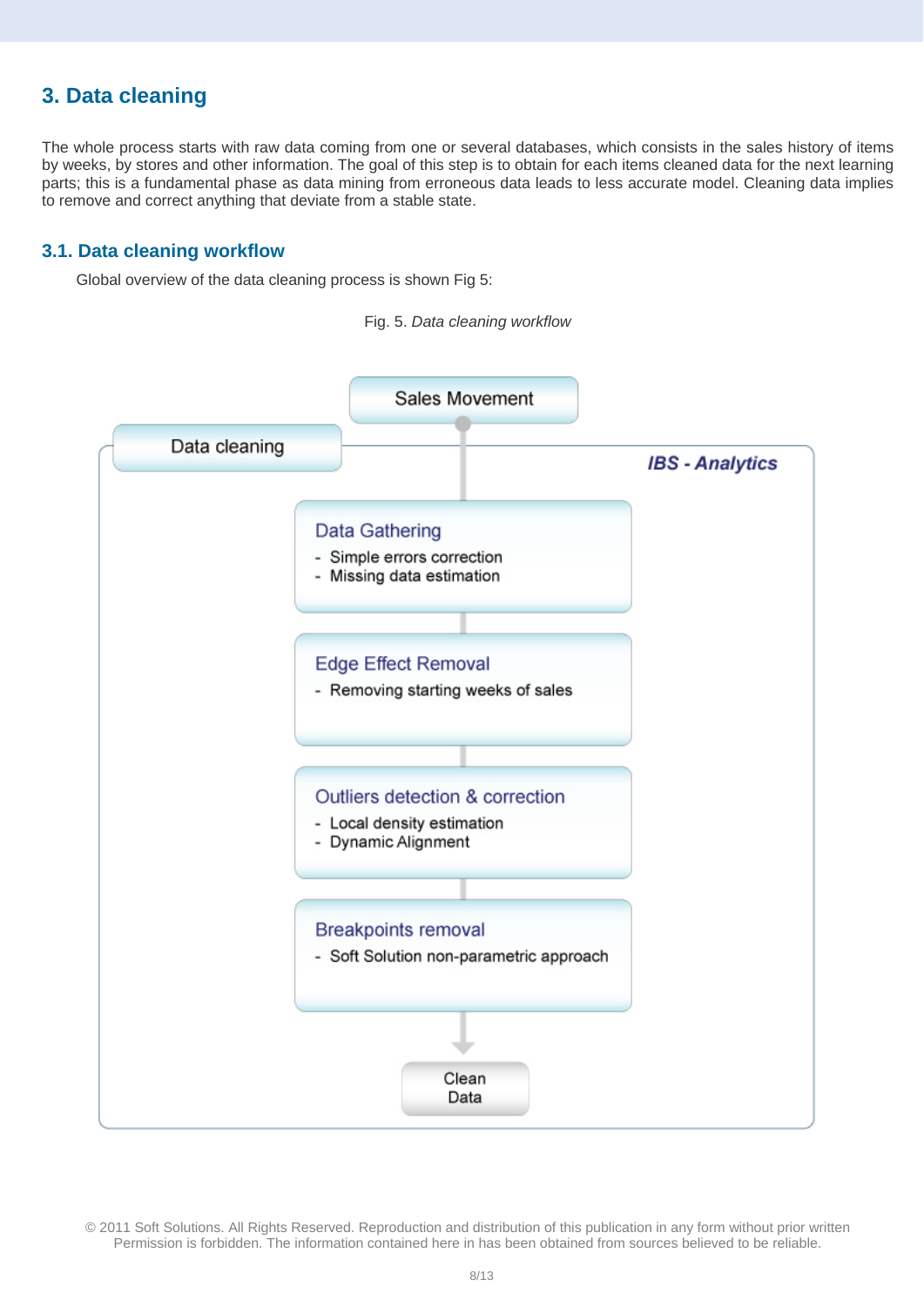# <span id="page-8-0"></span>**3.2. Data gathering**

and local estimation methods. Then, for each item, sales data are weekly added up from the main movement to a local level This first service performs initial data gathering of the data (Fig 6), with basic rules for simple errors correction like change for mistyping (i.e.: 'o' and 'I' are respectively changed in '0' and '1') and missing data estimation based on logical inference (store, region).

Working on such specific area size allows us to work on bigger and more stable quantity; it also avoids modelling small quantity, which can be very sensitive.

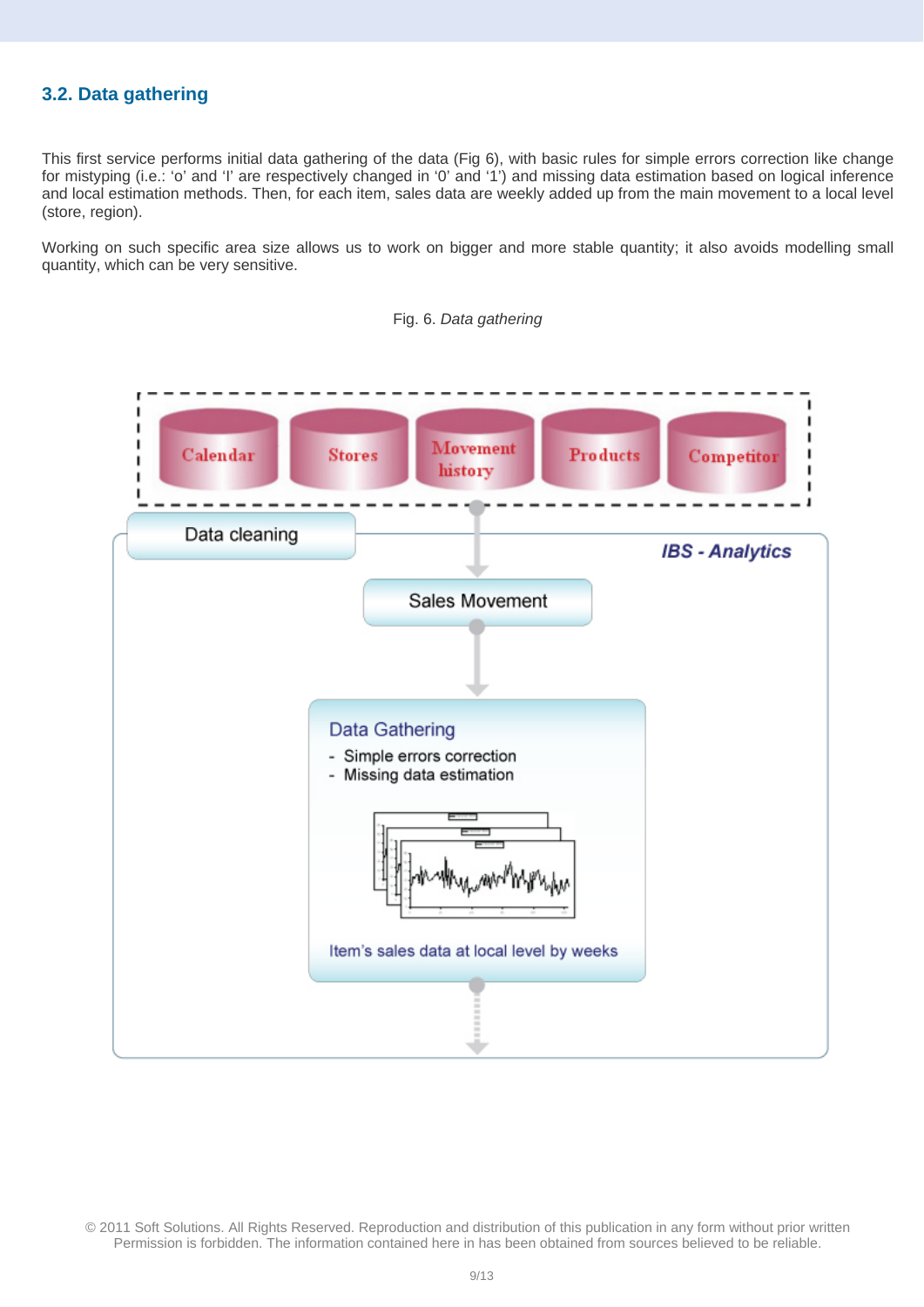# <span id="page-9-0"></span>**3.3. Edge effect removal**

Using sale data history, it may happen that some products start being marketed in the middle of the global history. Such events, called Edge Effects, have to be removed in the second part of *Ibs* Analytics process before modeling as only the stable part of the sale history of an item is representative (Fig 7).

*Ibs* Analytics' approach is to remove the first six weeks of sale data when a new item is being marketed.

Indeed, the first and last weeks of item marketing are not relevant in predicting future regular sales. Thus we obtain more stable and reliable data for the remaining process of *Ibs* - Analytics.



Fig. 7. *Non-pertinence of edged effect*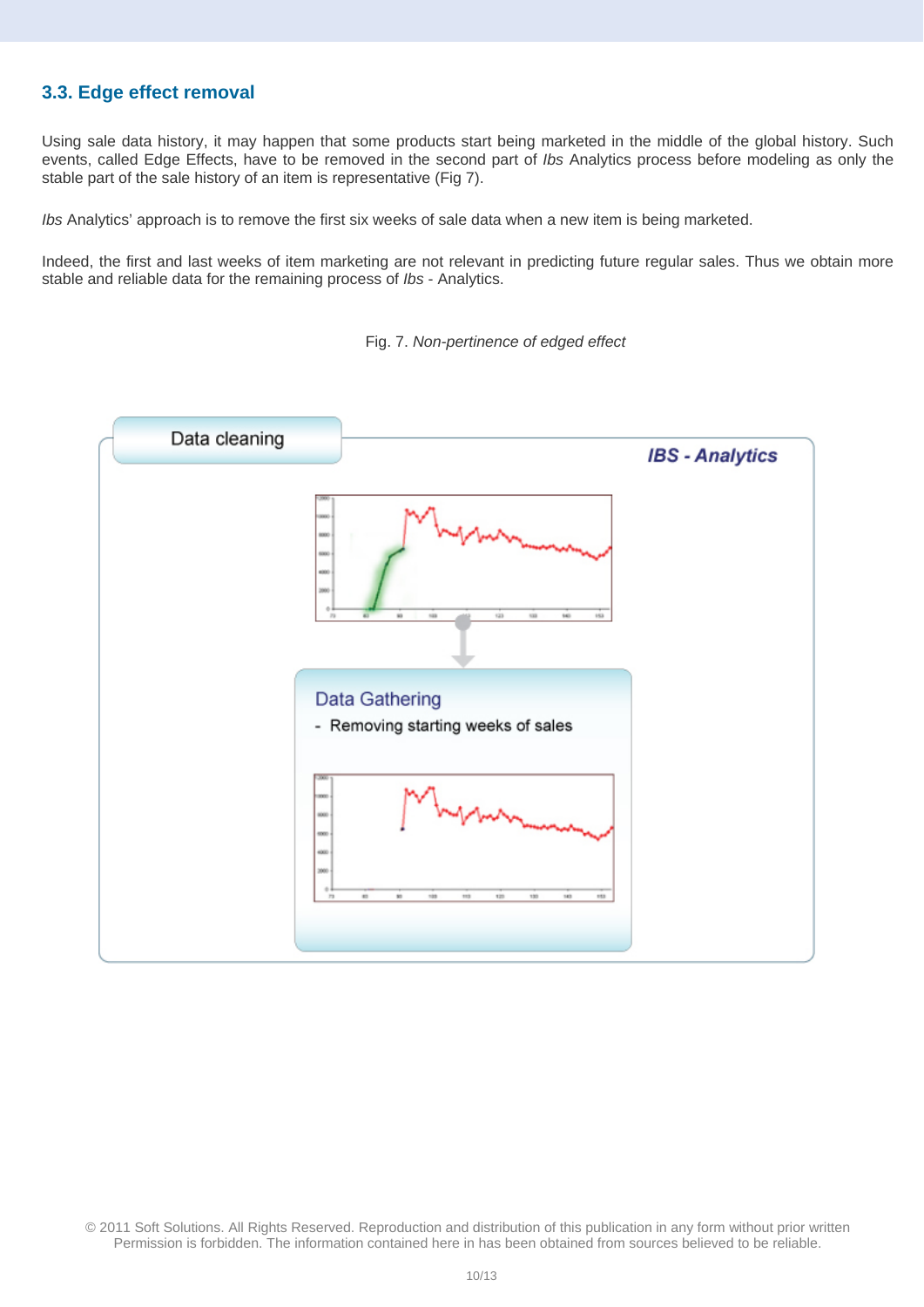#### *Local density estimation:*

[Local Density Estimation is a](http://www.ibs-softsolutions.com/)  [method, which computes the](http://www.ibs-softsolutions.com/)  [distances between every points](http://www.ibs-softsolutions.com/)  [of the main sale event.](http://www.ibs-softsolutions.com/) 

Then for each point, local density is estimated.

Finally, for a point, if the ratio of his density over the mean density of his neighbours is under a defined threshold, this point is spotted as outlier.

### **3.4 Outliers detection and correction**

An outlier is a value that significantly differs from the others. In data mining, one does not want to use these data, as there is no explanation for such difference in the model and thus it will disturb the learning phase of modeling, which will lead to reduced accuracy.

*Ibs* Analytics implements a spatial approach to detect outliers called Local Density Estimation. This method has been fit from scientific research (Breuning & al. 2000) to the retails sales specifics. Facing classic statistics, this approach is more dynamic and produced better result to detect outliers as its local approach better adapts to change in sales.

Outliers' detection is also useful to detect seasonal peaks, which are defined as reoccurring events at a given frequency. *Ibs* Analytics store the weeks when the events happen, as it will be used to adjust seasonal peaks events on regular sales forecast based on the Dynamic Alignment methods (Smith & Waterman 1981).

By removing this data and replacing it by logical inference and local estimation (Fig 8),

*Ibs* Analytics avoids inserting bias in the forecast engine computation

#### Fig. 8. *Bias introduced by outliers*

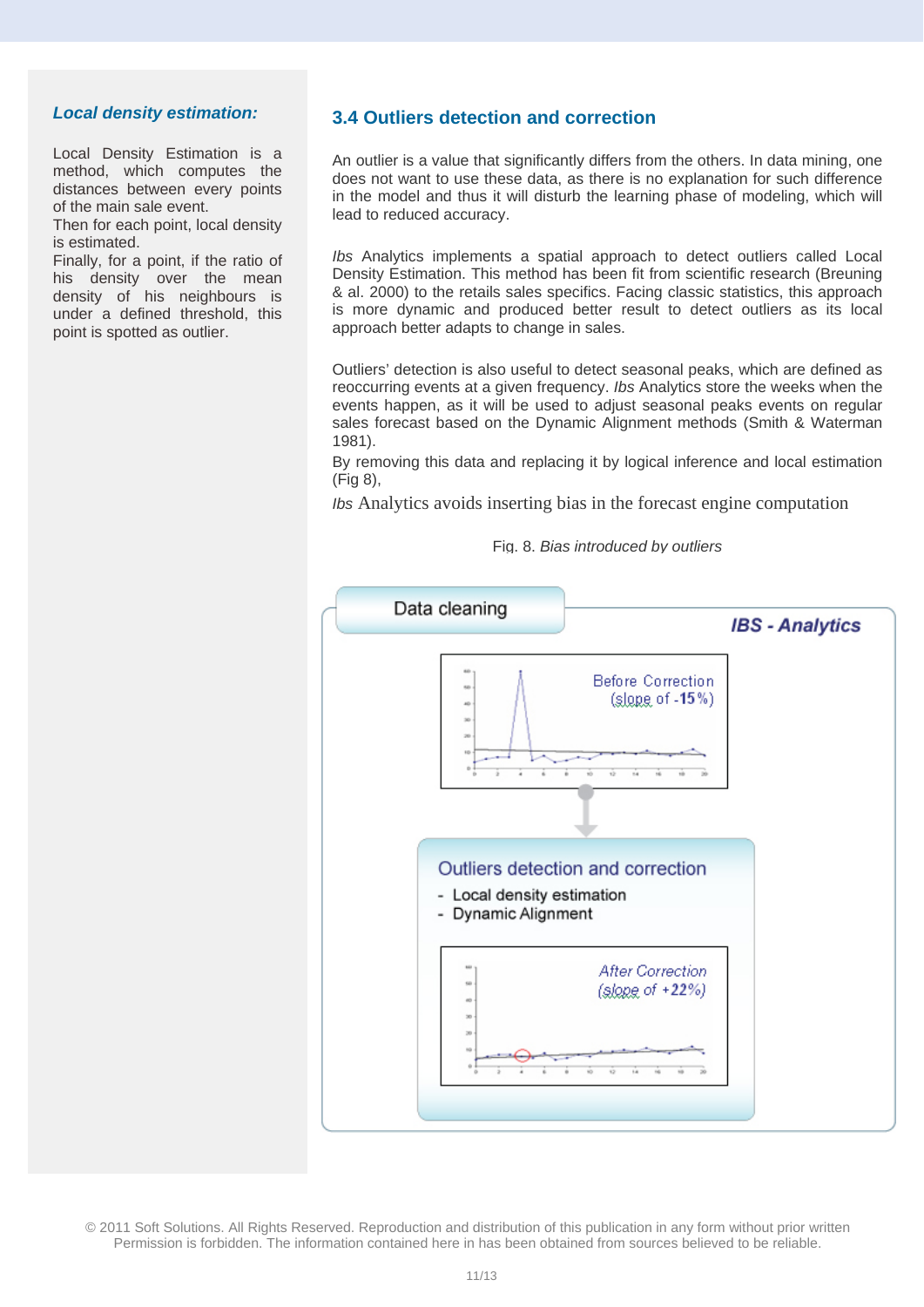# <span id="page-11-0"></span>**3.4. Breakpoint removal**

A breakpoint is an event when sales abruptly change, in a short amount of weeks, from a stable sale condition to a superior or inferior one, which is also stable. This behavior can be explained in many ways; for example, the item is now sold in twice the number of stores or space planning allows more room for this item. Anyways, as there is not always data to explain these events, they become not representative for regular sales forecast.

Soft Solutions has developed for *Ibs Analytics* a new non-parametric approach for Breakpoint detection and Breakpoint correction. For each item, data history is truncated into stable part. When two stable parts are separated by a short decrease or increase, a break point is highlighted.

Finally, like in the previous parts, learning from such data will lead to erroneous results where similar pattern will be displayed. Thus *Ibs* - Analytics corrects these events by adjusting the oldest part at the sales level of the newest one (Fig 9).



Fig. 9. *Breakpoints correction*